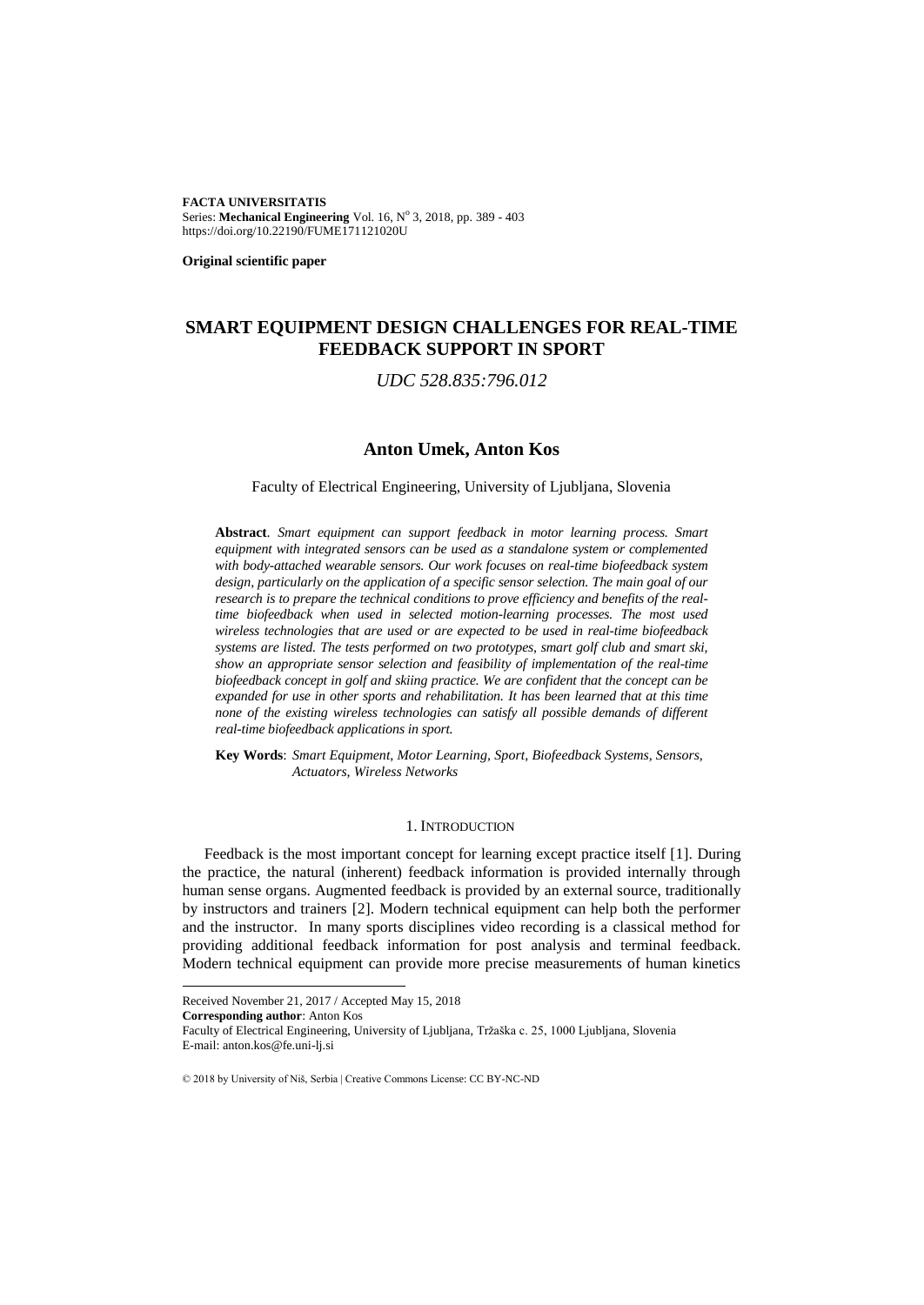and kinematics parameters and can considerably improve the quality of feedback information. Modern optical motion tracking systems are using passive or active markers and a number of high-speed cameras. An alternative to optical tracking systems are inertial motion unit (IMU) based systems, which use several wearable sensors attached to the human body. Both types of motion tracking systems are professional and expensive equipment that can be used not only for biomechanics research in sports, rehabilitation and ergonomics but also as an animation tool in movie industry and virtual reality tracking. Augmented feedback supported by technical equipment (sensors and actuators) is defined as biofeedback because a human is inside the feedback loop. The general architecture of a biofeedback system is presented in Fig. 1.

In a *biofeedback* system, a person has attached sensors that measure body functions and actions. The sensors are connected to a processing device for sensor signal and data analysis. The results are communicated back to the person through one of the human senses. The person attempts to act on the received information to change the body function or action in the desired manner. The term biofeedback was first described in connection with the human physiological processes and shortly afterwards in terms of the physical body activity in sports biomechanics. According to [\[3\]](#page-13-2), biofeedback can be categorized into two main groups: physiological and biomechanical. In this paper, the word biofeedback concerns body and with body-related activity in the sense of physical movement; it is classified as biomechanical biofeedback in [\[3\]](#page-13-2).



**Fig. 1** General architecture of a biofeedback system

To achieve a widespread use of biofeedback applications, important feedback information concerning knowledge of performance should be provided with less complex and cheaper technical equipment. Miniature IMU sensors (accelerometers and gyroscopes) are integrated in every modern smartphone. Consequently, many motion activity applications for smartphones and wearables using only accelerometer data exist.

In many sport disciplines various types of equipment are essential or even indispensable for performing the desired task (tennis rackets, baseball bats, golf clubs, alpine skis, etc.). In fact, some of the most relevant human actions are transferred through the equipment. All this equipment can be supported by different types of sensors, not only accelerometers, gyroscopes and magnetometers. For example, strain sensors are the perfect choice to detect and measure force, torque, and bending in different parts of the equipment. An appropriate sensor fusion algorithm can give precise information on performers' actions and equipment reactions. A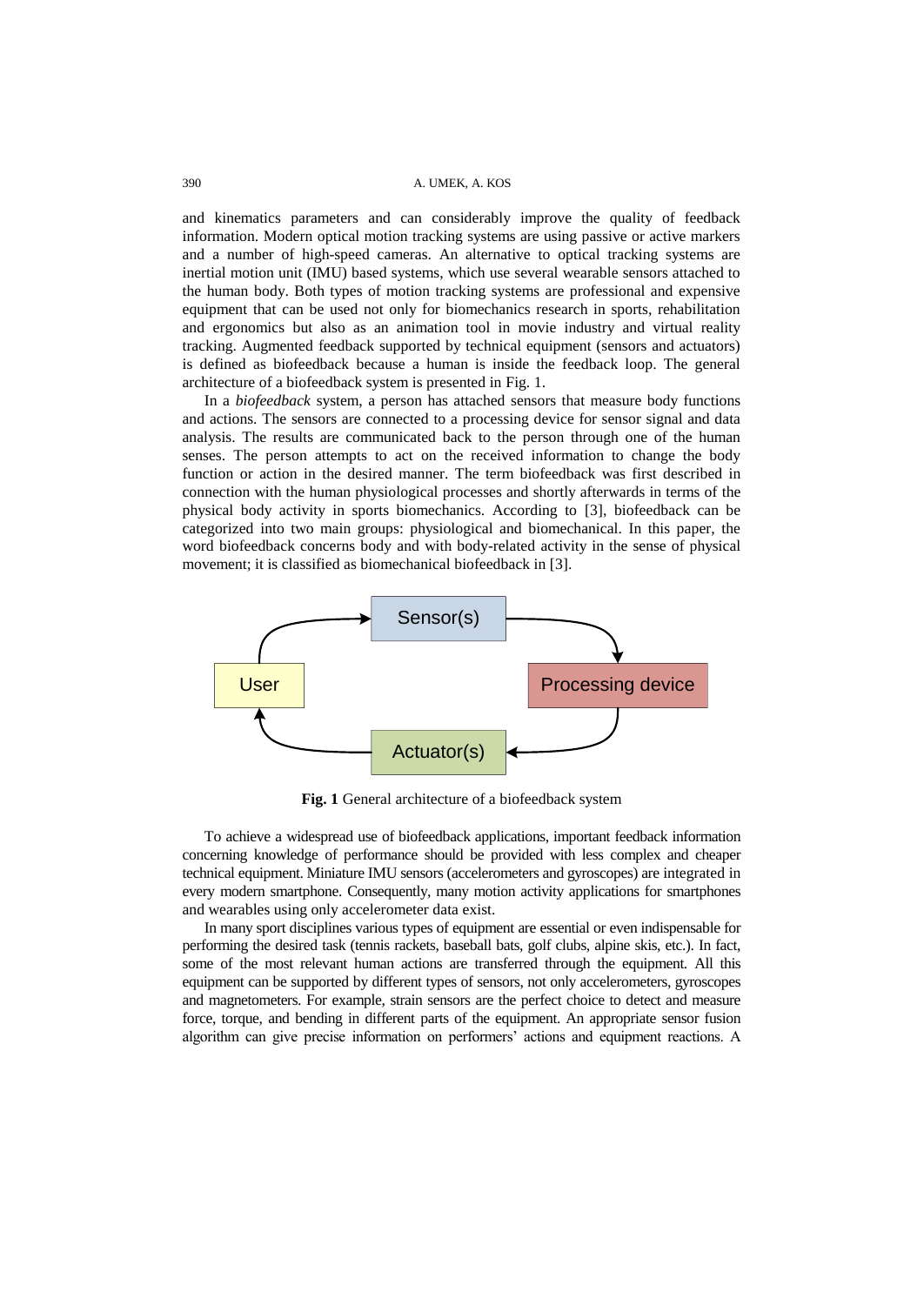feedback from the sport equipment could therefore improve the performer's skills, especially if it is provided in real-time, that is, without a significant delay. Smart sport equipment can include any combination of sensor(s), processing device, and actuators(s) as defined in Fig. 1.

Sport equipment manufacturers have already started embedding the digital technology into their products. Some examples of smart sport equipment, which are already available on the global market, are: smart shoes, smart tennis racket, smart basketball, smart baseball bat, and smart golf club [\[4\]](#page-13-3). In the near future it is possible to predict many improvements in technology that could drive down the prices and encourage a widespread adoption of smart sport equipment. The real-world application of smart sport equipment as a part of biofeedback systems face several constraints that can represent higher or lower obstacles in their acceptance and use.

The *space constraint* defines the possible locations of biofeedback system elements: (a) personal space system, where all system elements are attached to the user, (b) confined space system, where the elements are distributed within a defined and limited space, and (c) open space system, where elements are not restricted in space.

The *time constraint* defines the timing of the feedback given by the biofeedback system, which can work only if the feedback loop is closed. That means that the user receives, understands, and possibly reacts to the feedback information. The feedback information can be given at different times: (a) terminal feedback is given after the activity has been performed; (b) concurrent feedback is given during the activity. Feedback loop delay consists of communication delays for the transmission of sensor and feedback signals, processing delay, and user reaction delay.

*Computation constraint* is closely related and dependent on the space and time constraints as well as on the properties of sensors and actuators. Processing in the biofeedback loop can be done in real time or in post processing. While the post processing mode does not represent a computational problem to the most of the processing devices and communication technologies, real time operation can many times be a difficult problem because the processing device has to finish the processing within the time frame of one sensor sampling period, which can be as low as 1 ms or even less.

Another important parameter is the *communication delay* within the biofeedback loop. This parameter is connected to all of the constraints studied above. Communication delay is heavily dependent on the communication technology used. For the real-time biofeedback systems the communication delay must be a fraction of the reaction delay.

### 2. MOTIVATION

In majority of research work in sport wearable sensors are used for the purpose of monitoring and for the post processing analysis of signals and data. The feedback information is given with delay after the performed activity, what is defined as terminal feedback. The same is true for the majority of sport applications already available on smartphones; post processing with presentation of some vital or important parameters. The concurrent feedback, which is given in real time within the currently performed action, is very useful for motor learning, but is rarely used.

The primary aim of our research is the development of technical equipment that would allow implementation of real-time biomechanical biofeedback systems. We are convinced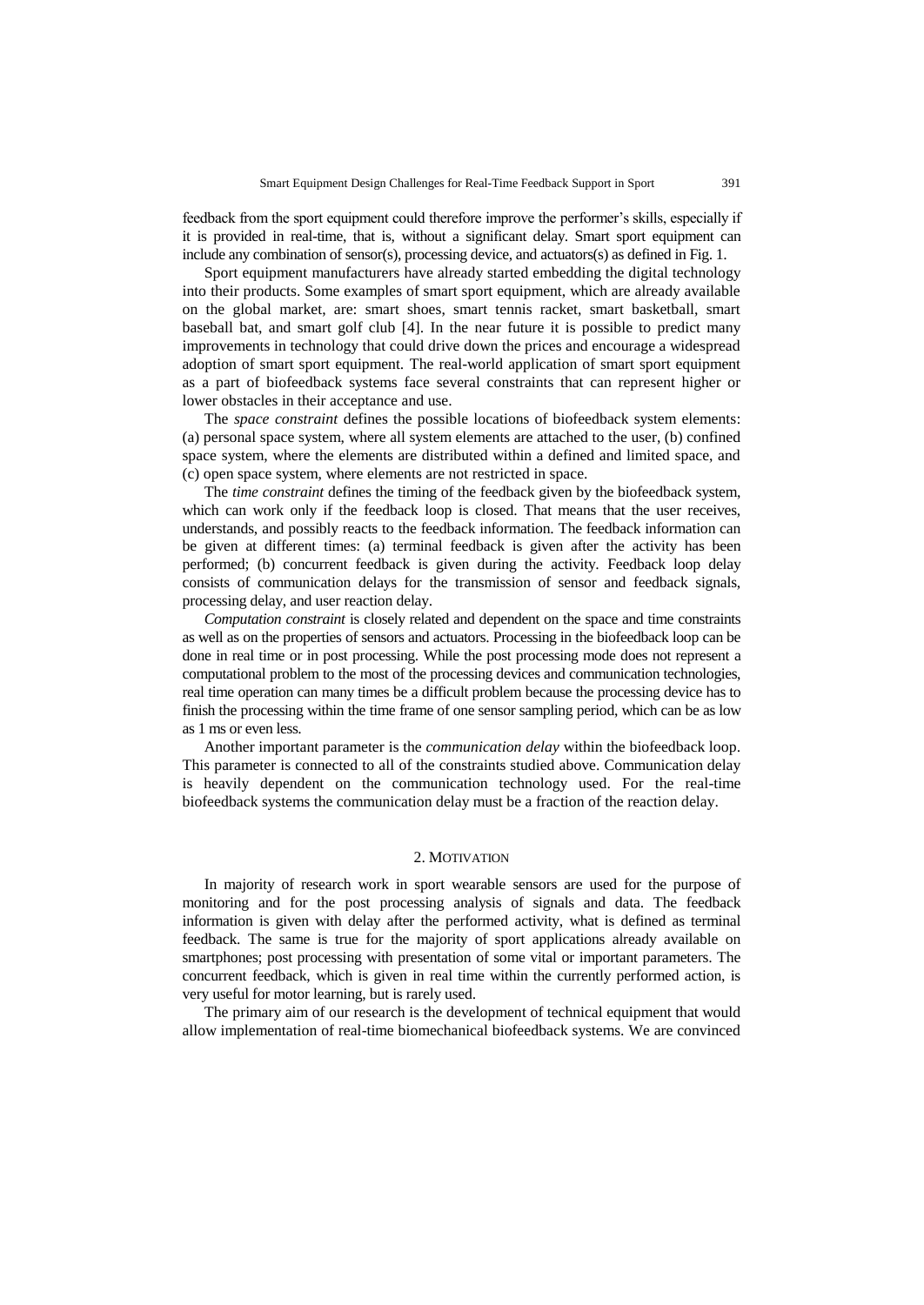that such systems would allow a leap in research in this field. The important tasks in our research are the selection of appropriate sensors and the assurance of suitable conditions for sensor signal transmission and processing. As it is evident from research papers, IMU sensors are the most often used ones in sports [\[5](#page-13-4)[-12\]](#page-13-5). One promising direction of research is the use of smartphones in place of one or several elements of the biofeedback loop. Smartphones can bring many important advantages, especially in bringing biofeedback systems closer to amateur users, who cannot afford expensive expert systems. Smartphone properties and their suitability for biofeedback applications have been studied in [\[13](#page-13-6)[-17\]](#page-14-0).

The main focus of our current research is motor learning in sport with the help of feedback information provided by sensors integrated into sport equipment [\[18,](#page-14-1) [19\]](#page-14-2). The results of our research can be implemented also in the field of rehabilitation equipment as motor learning in rehabilitation is generally less demanding from that in sport. Research efforts in smart sport equipment, many times coupled with sensors attached to the athlete, are present in many sports: from swimming [\[20\]](#page-14-3), rowing [\[21,](#page-14-4) [22\]](#page-14-5), kayak [\[23\]](#page-14-6), canoe [\[24\]](#page-14-7), and precision shooting [\[25\]](#page-14-8), to golf and skiing that are presented and discussed later in this paper.

One of the main research motivations of this paper is also the identification and selection of the most appropriate wireless communication technologies for various biofeedback applications that include smart sport equipment. To date, there is no one-fitsall solution to the above challenge. The sources of the data are sensors that are very heterogeneous in many aspects. They produce data rates from of a few bytes per minute for measuring patient's temperature to a few Mbit/s for a high-resolution and high-speed camera used in sport. Sensors can be used for measuring physiological processes of a human (heart rate, glucose levels, blood saturation, etc.) to measuring performance of an athlete or sport equipment (high dynamic movement, high frequency vibrations, bending, strain, etc.). The same heterogeneity is expressed in the variety of sensor network technologies; from technologies that cover body area (BAN) to technologies that cover metropolitan area (MAN), from technologies with bitrates of a few kbit/s to technologies of a few hundreds of Mbit/s, from frequencies of 400 MHZ to frequencies of 60 GHz, etc. It is obvious that the heterogeneity of sensors, networking technologies and application demands will yield the heterogeneity of the most appropriate solutions.

We would like to emphasize that this paper represents an interdisciplinary research in the fields of communication technologies, sensors, feedback systems, and sports. During our study and experiments in the abovementioned fields we have come across important obstacles and challenges that have not yet been addressed properly.

The main contributions of our paper are: (a) a systematic approach to the design of smart equipment that acts as a component of feedback systems in sport, (b) setting a guideline for the selection of the most appropriate combination of sensors, actuators and wireless technologies for different variants of real-time feedback systems in sport. To the best of our knowledge, there are no research papers that jointly discuss the topics in this paper.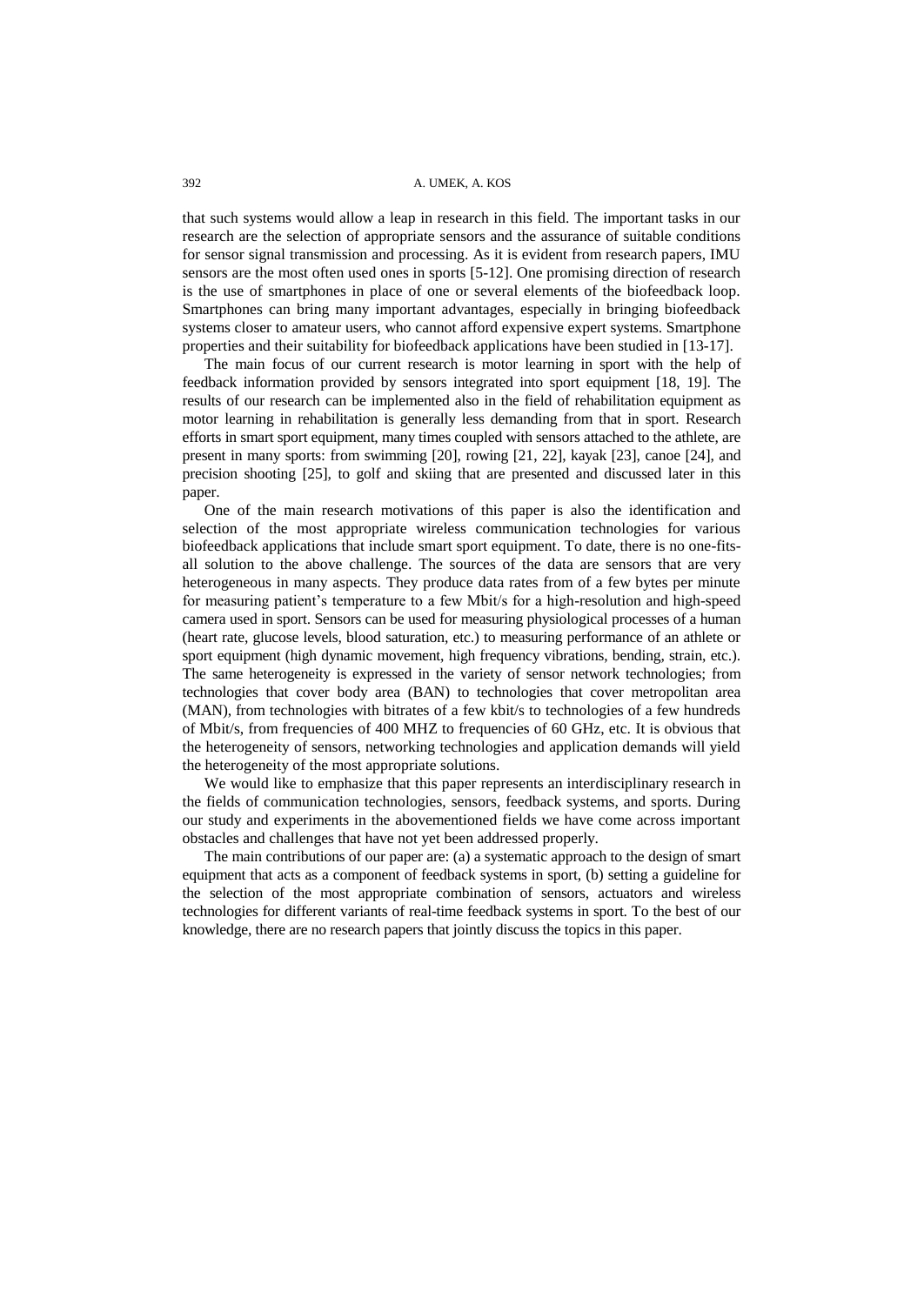### 3. SMART SPORT EQUIPMENT SENSORS, ACTUATORS AND WIRELESS TECHNOLOGIES

The integration of sensors and actuators into sport equipment enables not only the acquisition of information about motion, static positions, and acting forces, but also the means of giving appropriate feedback information back to the user. Using the sensor signal analysis and specific a priori knowledge, the validation of the movement correctness can be achieved and appropriate feedback information can be communicated within the biofeedback loop. This procedure was tested in practical experiments in the field of training in golf and alpine skiing that is presented in Section 4.

#### **3.1. Sensors and actuators**

Sensors and actuators used in sports are heterogeneous in their properties. They can be grouped based on different criteria, such as measured quantity, bit rate, sampling rate, accuracy, precision, and similar [\[26](#page-14-9)[-28\]](#page-14-10). Some of the most popular sensors and actuators used in sport are presented in Table 1.

| Sensor/Actuator  | Bit rate           | Delay        |
|------------------|--------------------|--------------|
| Temperature      | $< 100$ bit/s      | Not critical |
| Heart rate       | $< 100$ bit/s      | Seconds      |
| ECG              | $20-100$ kbit/s    | $<$ 1 s      |
| Accelerometer    | $1-200$ kbit/s     | $< 50$ ms    |
| Gyroscope        | $1-200$ kbit/s     | $< 50$ ms    |
| Strain-gauge     | $1-50$ kbit/s      | $< 50$ ms    |
| Tactile actuator | $< 100$ bit/s      | $< 50$ ms    |
| Audio actuator   | $\langle$ 1 Mbit/s | $< 50$ ms    |
| Video actuator   | $< 10$ Mbit/s      | $< 50$ ms    |

**Table 1** Sensors and actuators used in sport

Several sensor groups can be distinguished: (a) Sensors for low or high dynamic physiological processes, (b) sensors for low dynamic movement activities and (c) sensors for high dynamic movement activities. The main parameters that correspond to abovementioned groups are: sampling frequency (from below 1 Hz to a few kHz), precision (from 8 to 16 bit), and produced bit rate (from less than 1 bit/s to tens of Mbit/s). Actuators show less variety in their type and output, but can vary as much as sensors in sampling frequency and bit rate; from a one-bit tactile actuator (buzzer) to a high-definition and high-speed video screen. By combining several sensors and actuators within one (real-time) biofeedback system, the required bit rates and delay constraints can be very high. The selection of the most appropriate wireless technology is of paramount importance for achieving high quality of service of biofeedback system operation.

#### **3.2. Wireless technologies**

Like sensors and actuators, wireless technologies are also very heterogeneous in their properties. Table 2 lists the most used wireless communication technologies that are in use today for providing the functionalities of BAN, PAN (Personal Area Network), LAN (Local Area Network), and MAN. Only the range and bit rate properties that are the most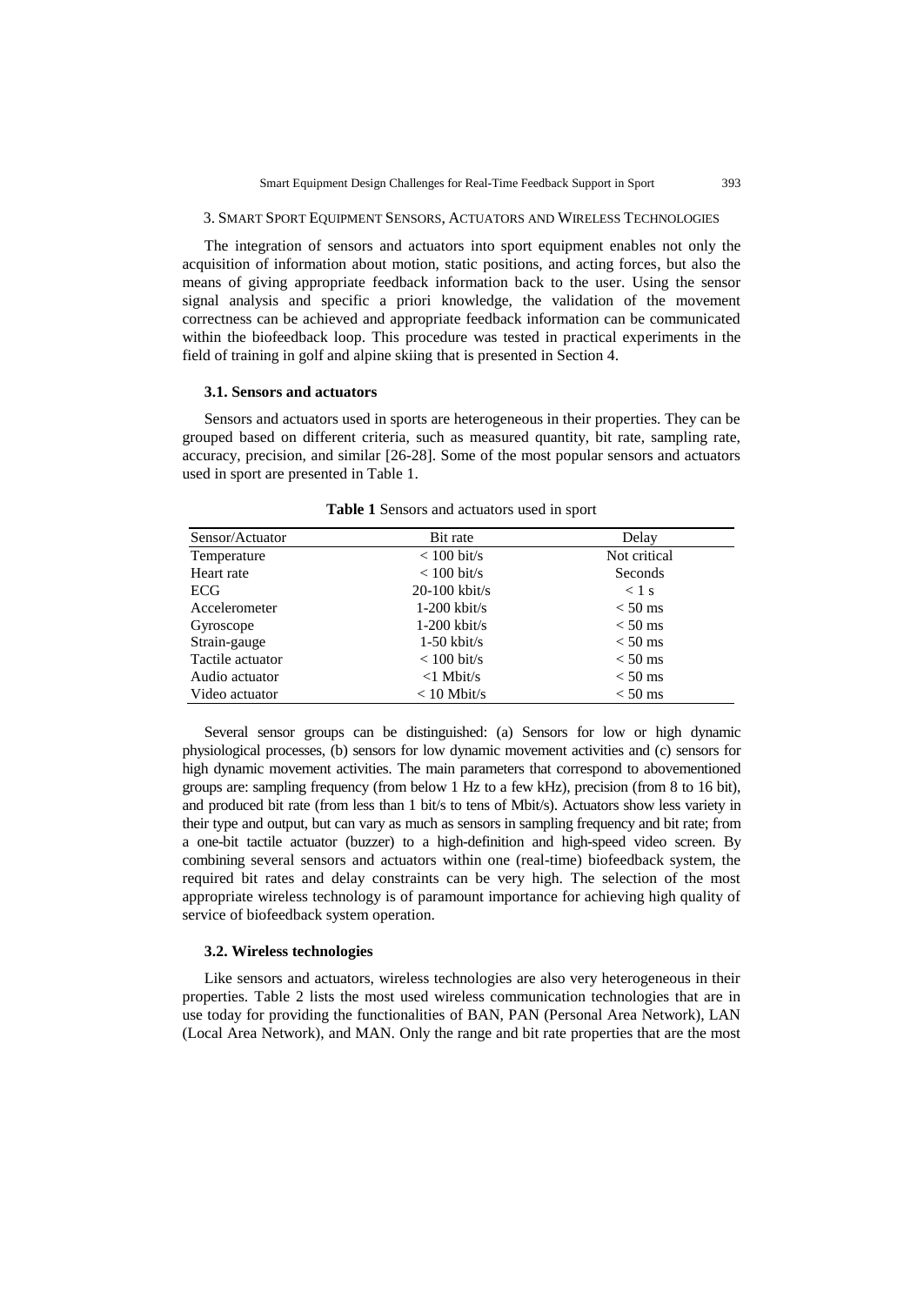important for our discussion are listed. More details about the listed technologies can be found in [\[26\]](#page-14-9). The selection of the most appropriate wireless communication technology depends on the type and implementation of the biofeedback systems. The heterogeneity of wireless technologies and the variety of biofeedback system versions suggests the use of multi-radio concepts [\[26-](#page-14-9)[28\]](#page-14-10).

| Technology           | Range                | Bit rate            |
|----------------------|----------------------|---------------------|
| Bluetooth            | $10 - 100$ m         | $1 - 3$ Mbit/s      |
| ZigBee               | $10 - 100$ m         | $20 - 250$ kbit/s   |
| IEEE 802.11n         | 70 <sub>m</sub>      | $600$ Mbit/s        |
| <b>IEEE 802.11ac</b> | 35 <sub>m</sub>      | $6.93$ Gbit/s       |
| IEEE 802.11ah        | 1 km                 | $40$ Mbit/s         |
| IEEE 802.11af        | $>1$ km              | $1.8 - 26.7$ Mbit/s |
| LoRaWAN              | to $100 \mathrm{km}$ | $250 - 5470$ bit/s  |

**Table 2** Standardized wireless technologies with potential use in sport

#### **3.3. Selection of technologies for real-time feedback system**

A large number of factors and constraints have to be considered when selecting the most appropriate elements of feedback systems in sport. This is particularly true for the feedback systems that operate in real time (time constraint) giving concurrent feedback to the user. For help with the selection process, we have composed Fig. 2 that illustrates the available bitrates of wireless technologies from Table 2 plotted against their ranges, bitrate ranges of various sensors and actuators from Table 1, and space constraints of feedback systems defined in the Introduction. Computational constraint is not addressed in detail here because it can be controlled to a high degree by the system designer while the other two constraints are mostly the given properties of the feedback system. It should be noted that IEEE 802.11ah, IEEE 802.11af wireless technologies are trying to fill-in the gap for open space systems with kilometre ranges and bitrates in Mbit/s, but at the time of writing they were not yet available in the market.

A number of important conclusions for the design of real-time feedback system can be drawn from Fig. 2. For example: (a) real-time feedback systems based on physiological parameters, such as temperature and heart rate, can be implemented in personal, confined, and open space by using LoRaWAN wireless technology; (b) usage of audio and video actuators in personal space systems is supported by Bluetooth, IEEE 802.11n, IEEE 802.11ac, IEEE 802.11ah, and IEEE 802.11af wireless technologies; in open space systems these actuators can be used to some extent by implementing IEEE 802.11ah, IEEE 802.11af wireless technologies; the problem is that the latter two technologies are standardized, but not yet available in the market; (c) inertial sensors (accelerometer and gyroscope) can be used in personal and confined space systems by using all listed wireless technologies, except LoRaWAN, but that is always true only for one such sensor; if there are more inertial sensors in the feedback system, some of the above technologies can prove insufficient; (d) given the ZigBee based system in confined space, sensors for low dynamic physiological processes and a limited number of inertial and strain-gauge sensors with low sample rates can be used. Many similar useful conclusions can be made based on information included in Fig. 2.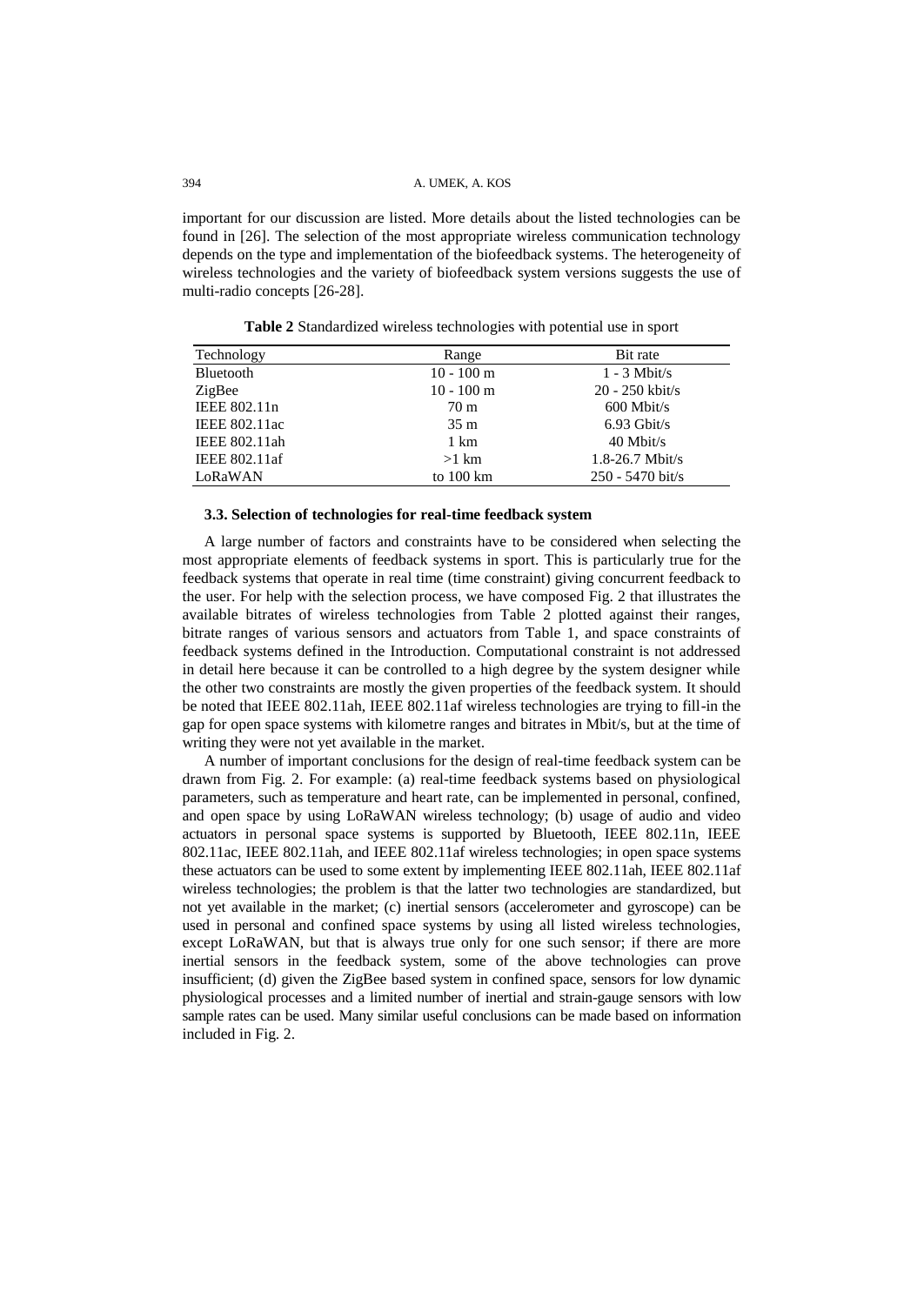

**Fig. 2** Illustration of available bitrates of wireless technologies from Table 2 plotted against their ranges, bitrate ranges of various sensors and actuators from Table 1, and space constraints help with the selection of appropriate feedback system elements

### 4. SMART SPORT EQUIPMENT PROTOTYPES

For the validation of the above presented concept, two original smart equipment prototypes have been developed: smart golf club and smart ski. The development of realtime biofeedback system usage concepts and procedures were started based on the first measurement results. They include a systematic approach by defining the useful short practice lessons, adapting the precision of real-time biofeedback system to the capabilities of the user (amateur vs. professional), the choice of correct feedback modality, and the appropriate amount of feedback information adapted to the limited perception capabilities of users during training.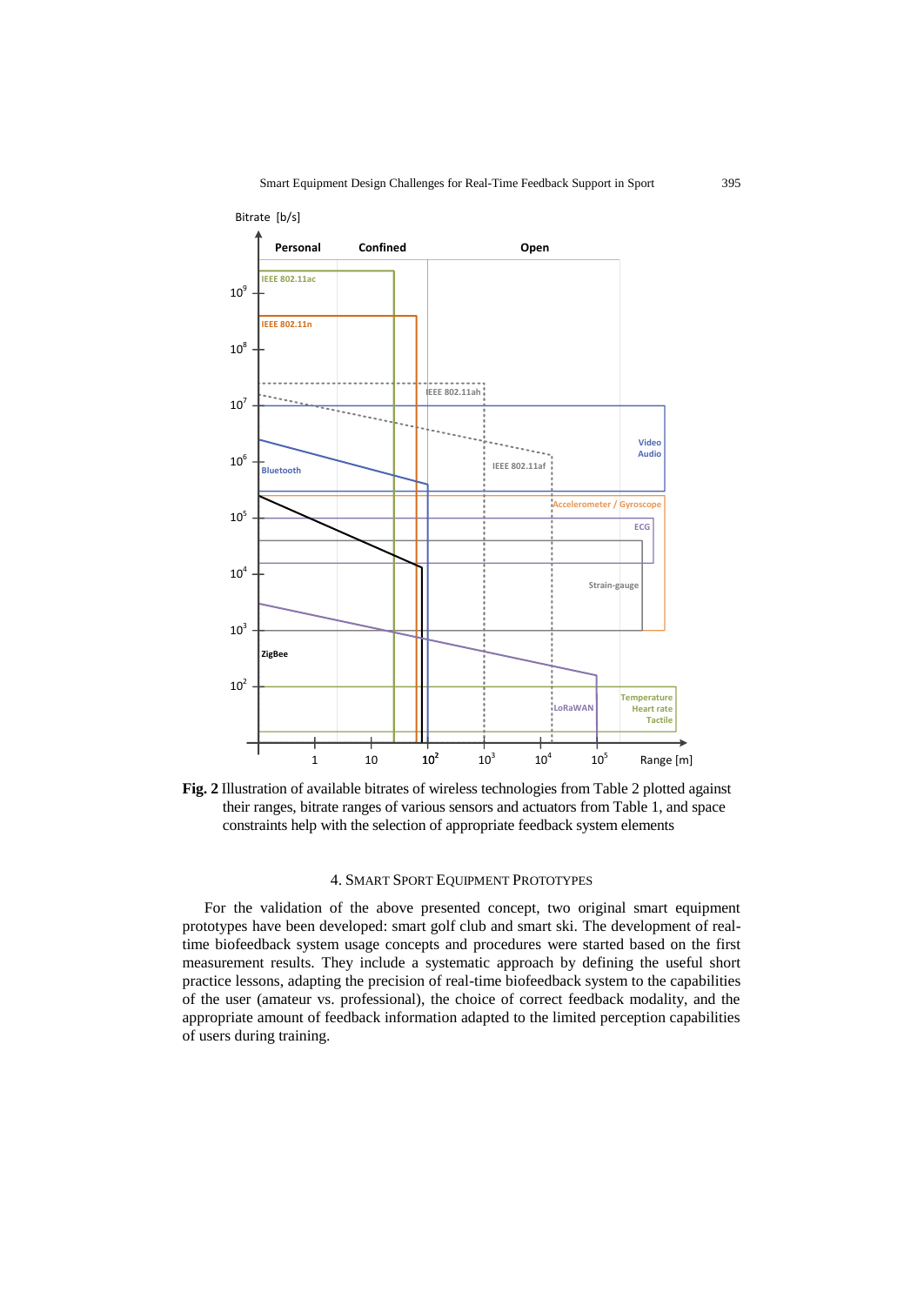#### **4.1. Smart golf club**

The smart golf club prototype includes: (a) two strain gage sensors, which measure the golf club shaft bend and (b) 3-axis MEMS accelerometer and 3-axis MEMS gyroscope, which measure acceleration and angular speed of the golf club. The latter two sensors are a part of the independent Shimmer 3 IMU equipped with Bluetooth communication interface. Strain gage sensor signals are acquired by the professional measurement system (National Instruments Corporation, Austin, TX, USA) with NI cRIO 9063 base (667 MHz dual-core controller with FPGA) with bridge amplifier module NI 9237. IMU sensor signals are acquired by the Lab∨IEW™ application running on the laptop.

Shimmer 3 devices can reliably stream sensor data using the Bluetooth up to sampling frequencies of 512 Hz, which was used in our experiments. The accelerometer's dynamic range is up to  $\pm 16$  g0 and the gyroscopes dynamic range is up to  $\pm 2000$  deg/s. The precision of both is 16 bits per sample. In the experiments the Shimmer 3 device is fixed to the club's shaft just below the grip as seen in Fig. 3.

Sensor signals are synchronized and processed by the distributed LabVIEW™ application running on the laptop and cRIO platform. After streamed sensor signals are aligned by their impact samples, they are segmented into separate swings, each containing 1500 samples, with impact sample at index 1000. At the sampling frequency of 500 Hz the duration of each swing is 3 s. In the graphs presented in this paper only swing signal samples between indexes 250 and 1000 or 1.5 s time frame are plotted.



**Fig. 3** Smart club prototype used in the field

Figure 4 shows the player signatures produced by the two strain gage sensors orthogonally placed on the shaft of the golf club. Fig. 4(a) shows trajectories (signatures) of a perfectly performed straight swing of three different players. It can be seen that their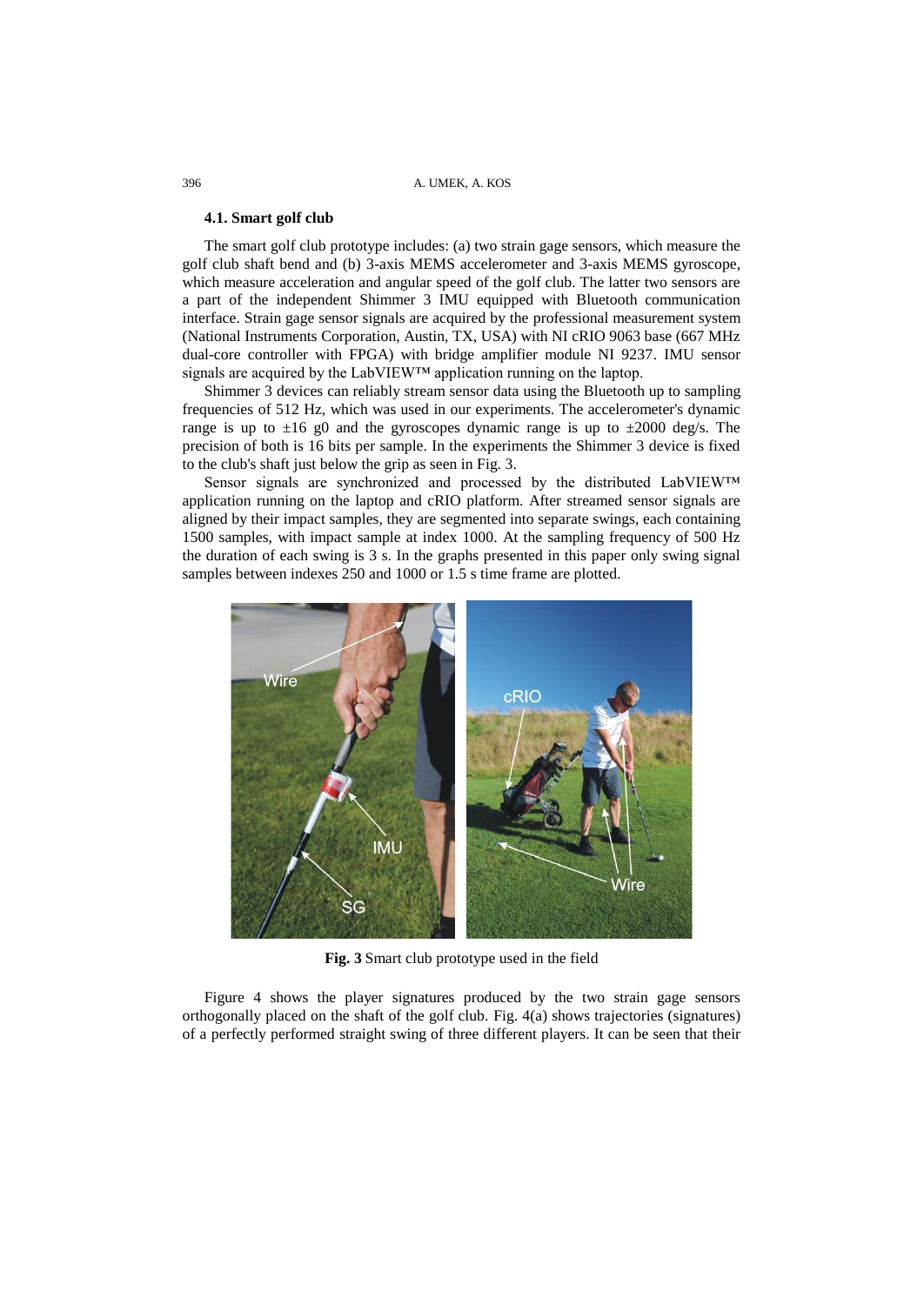signatures are distinctively different. Figs. 4(b) and 4(c) show the trajectories of different swing types of player 1 and player 3, respectively. It can be seen that the differences in trajectories of the same swing type of different players is greater than the difference in trajectories of the different swing types of the same player.

Figure 5 shows the sensor signals with marked points in time that correspond to the distinctive phases of the golf swing. Sensor signals are acquired by two strain gage sensors (top graph), 3-axis accelerometer (middle graph), and 3-axis gyroscope (bottom graph). Trajectories show high consistency of swings, repeatability, and precision of the measuring system.



**Fig. 4** Smart golf club prototype includes a 2D bending sensor; its trajectories confirm high consistency of players swings. Average trajectories (N=10) show (a) large differences between three different players' signatures, and much smaller differences between the perfect swing and faulty swings of the same player (b) and (c)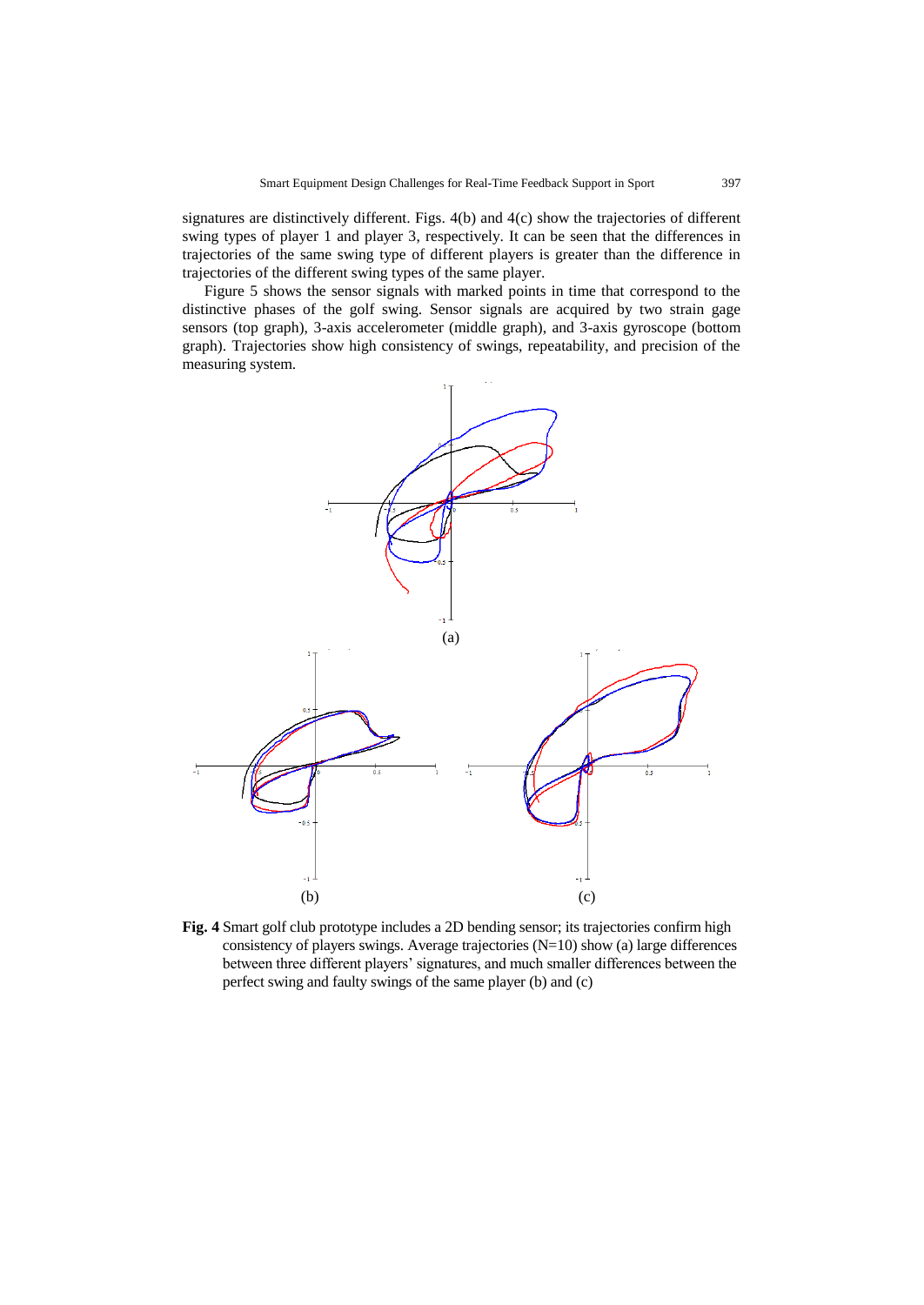

**Fig. 5** Sensor signals and phases of the swing: (a) address, (b) takeaway, (c) backswing, (d) top of the backswing, (e) downswing, (f) impact. In the s train gage graph the red curves represent the response of the side-mounted sensor and the blue curves represent the response of the top-mounted sensor. In accelerometer graph red, blue, and green curves represent the acceleration in 1*x*, 1*y*, and 1*z* axis respectively. In the gyroscope graph red, blue, and green curves represent the angular velocity around 1*x*, 1*y*, and 1*z* axis, respectively.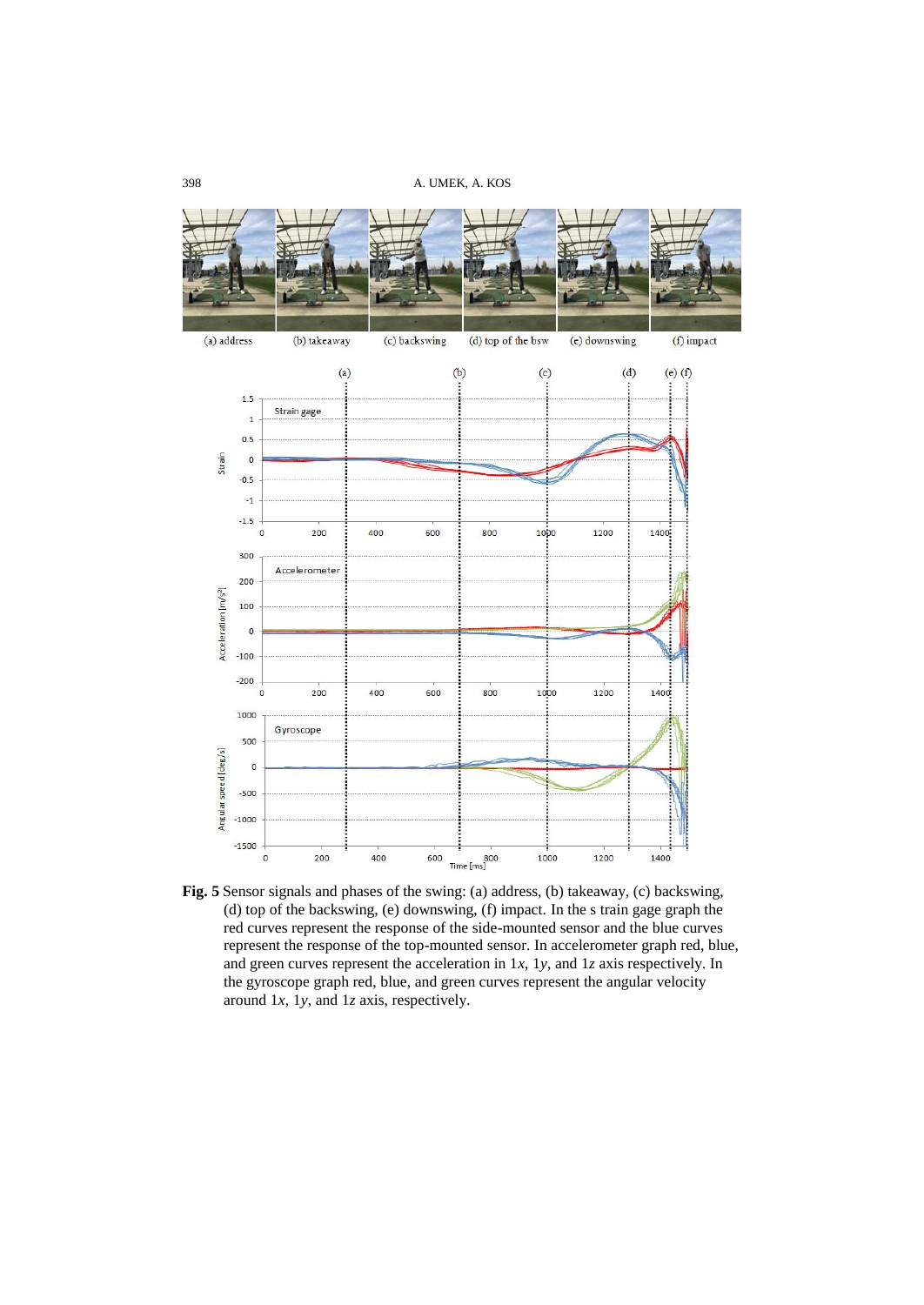### **4.2. Smart ski**

Smart ski prototype includes strain gage sensors for measuring the bend of the ski in several sections of the ski, several force sensors for measuring the force that the skier is applying to the ski, 3-axis accelerometer, and 3-axis gyroscope for measuring the motion. Bend and force sensors are integrated into the ski, accelerometer and gyroscope are attached to the skier's torso. Two additional Shimmer 3 devices are attached to the legs of the skier. The prototype is shown in Fig. 6; Smart skis are shown on the left hand side and the fully equipped skier to the right hand side of the figure.



**Fig. 6** Smart ski prototype

Sensor signals are collected, synchronized and processed by the LabVIEW™ application running on the professional measurement system (National Instruments Corporation, Austin, TX, USA) with NI cRIO 9063 base (667 MHz dual-core controller with FPGA) with bridge amplifier module NI 9237 and analogue to digital converter module NI 9205. The sampling frequency of the system is 100 Hz. The accelerometer's dynamic range is up to  $\pm 16$  g0 and the gyroscopes dynamic range is up to  $\pm 2000$  deg/s. The accelerometer and gyroscope are using the Wi-Fi connection (IEEE 802.11) to stream data to the cRIO device. Shimmer 3 devices are operating in the logging mode because of incompatibility of wireless technologies between the system elements; the laptop used in golf club prototype cannot be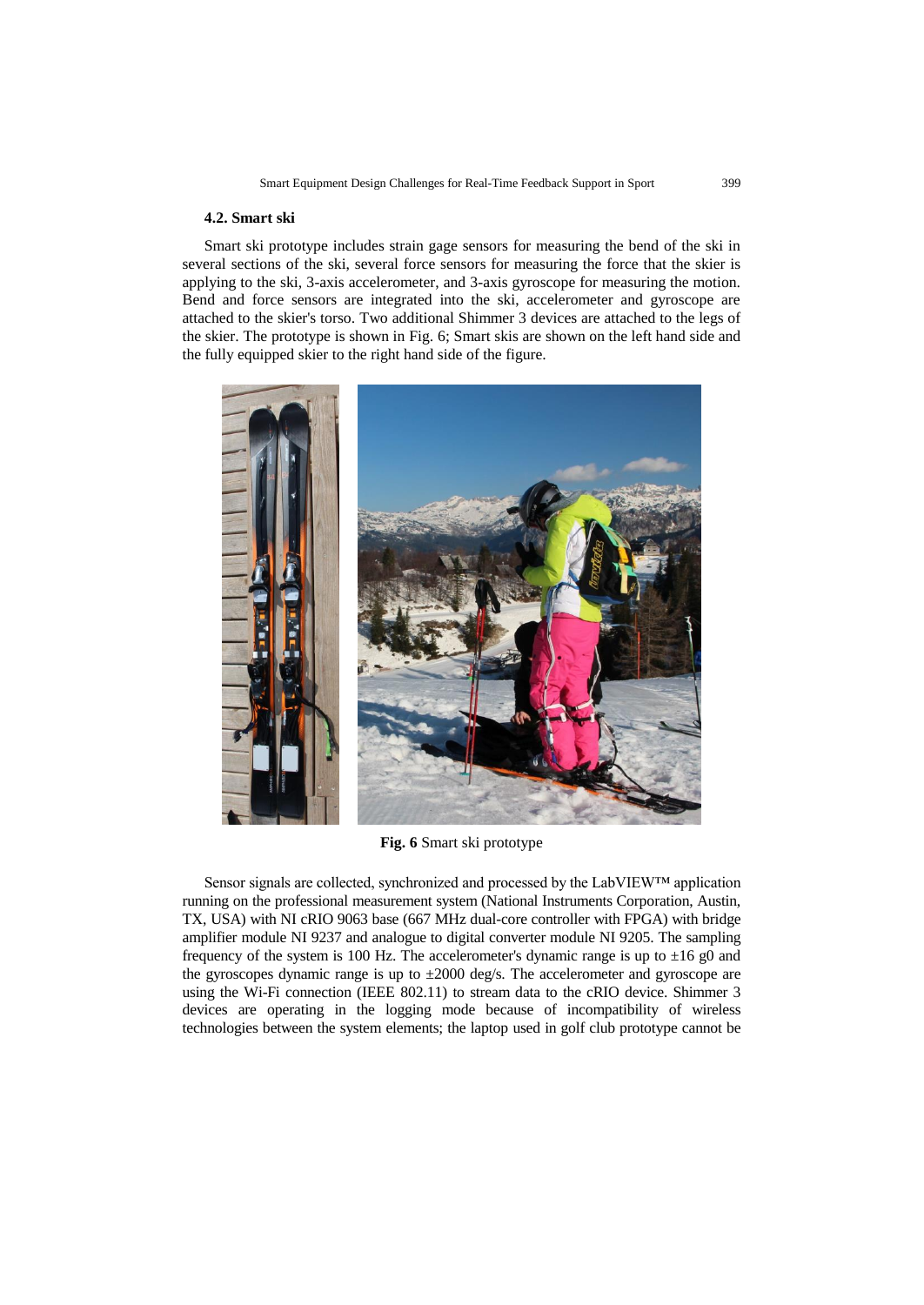used during the skiing action. Sensor signals from Shimmer 3 device are synchronized with the rest of the sensors in post processing.

Laboratory tests for equipment operation testing, calibration and validation were followed by several snow tests in different weather and snow conditions and performed with different expert skiers, some ex world cup racers and some from the Slovenian Alpine Demo Team. Test skiers performed various skiing tasks and techniques according to the predefined schedule.







Fig. 7 Skiing experiments with smart ski prototype (a) and the corresponding signals and calculated plots (b)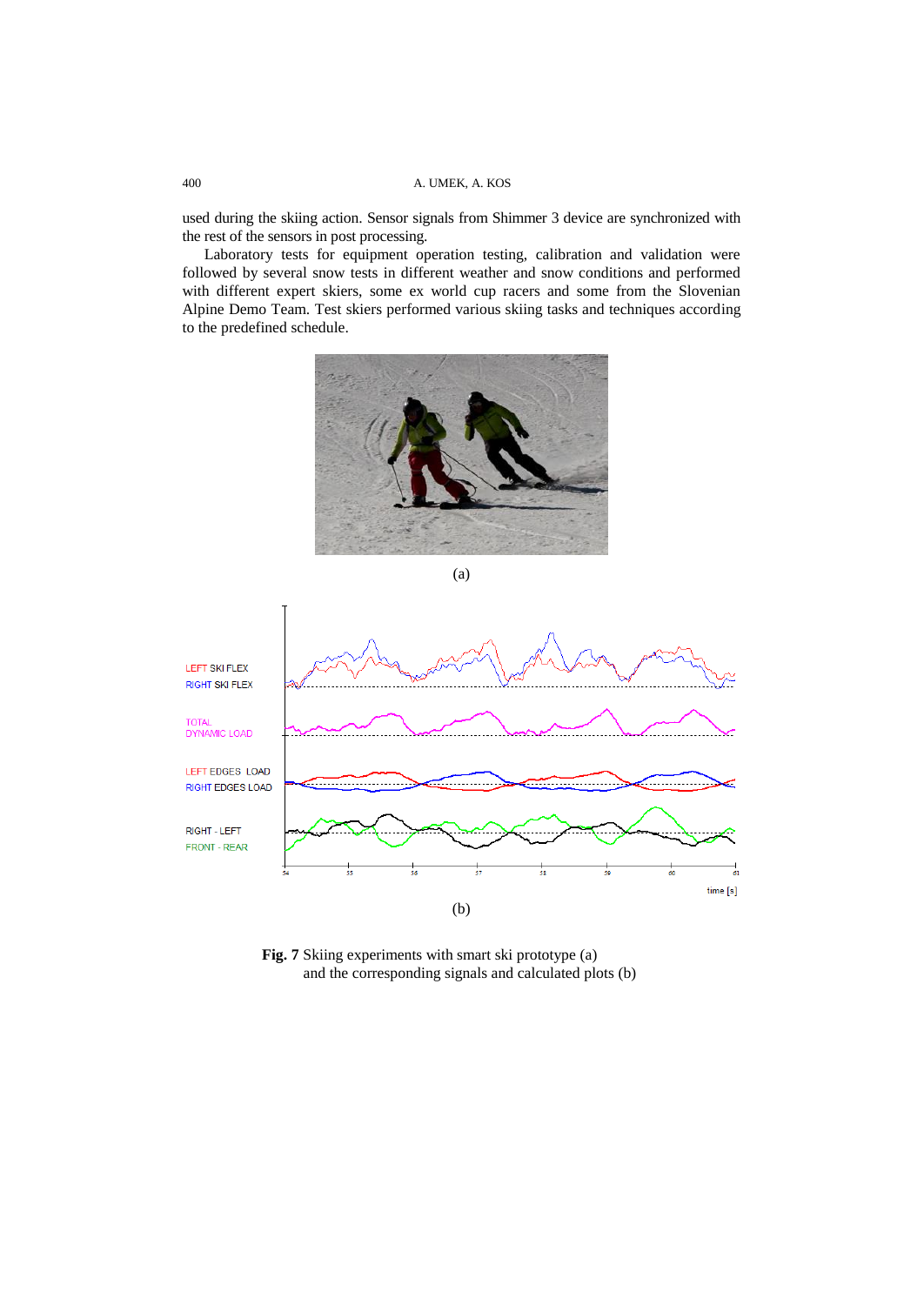For example, one of the tasks was to perform the carving turns by equally loading both skis. Figure 7(a) shows the test skier during testing and Fig. 7(b) the corresponding signals acquired during the test. Figure 7(b), observing from top to bottom, is showing the following signals and calculated plots: a pair of signals shoving the flexing of the left and the right ski (narrow red and blue lines), total dynamic load applied to both skis (cyan line), a pair of plots showing the load on the left and the right ski edges (thick red and blue lines), relative load balance in the right-left direction (thick black line), and relative load balance in the front-rear direction (thick green line).

The final goal of the research is the development of the user application with real-time biofeedback. The feedback can be given through different modalities. An example of a real-time visual feedback, projected onto the skier's goggles, is shown in Fig. 8. The exemplary display includes the binary state indicators (carving) and sliders showing skiers current performance (outer/inner).



**Fig. 8** Real-time biofeedback application

## 5. CONCLUSION

Biofeedback systems are important in motor learning in sports. Given the heterogeneity of sensors, actuators, and wireless technologies, countless scenarios of their use in biofeedback systems in sport are possible. Prototypes of a smart golf club and smart ski have been designed and the most important results of experimenting with both prototypes have been presented. With the smart golf club prototype it has been shown that the differences in trajectories of the same swing type of different players is greater than the difference in trajectories of the different swing types of the same player. The action of the skier and the reaction of the skis and terrain at the same time can be precisely and timely measured with the smart ski prototype. The acquired information from the integrated sensors is used in the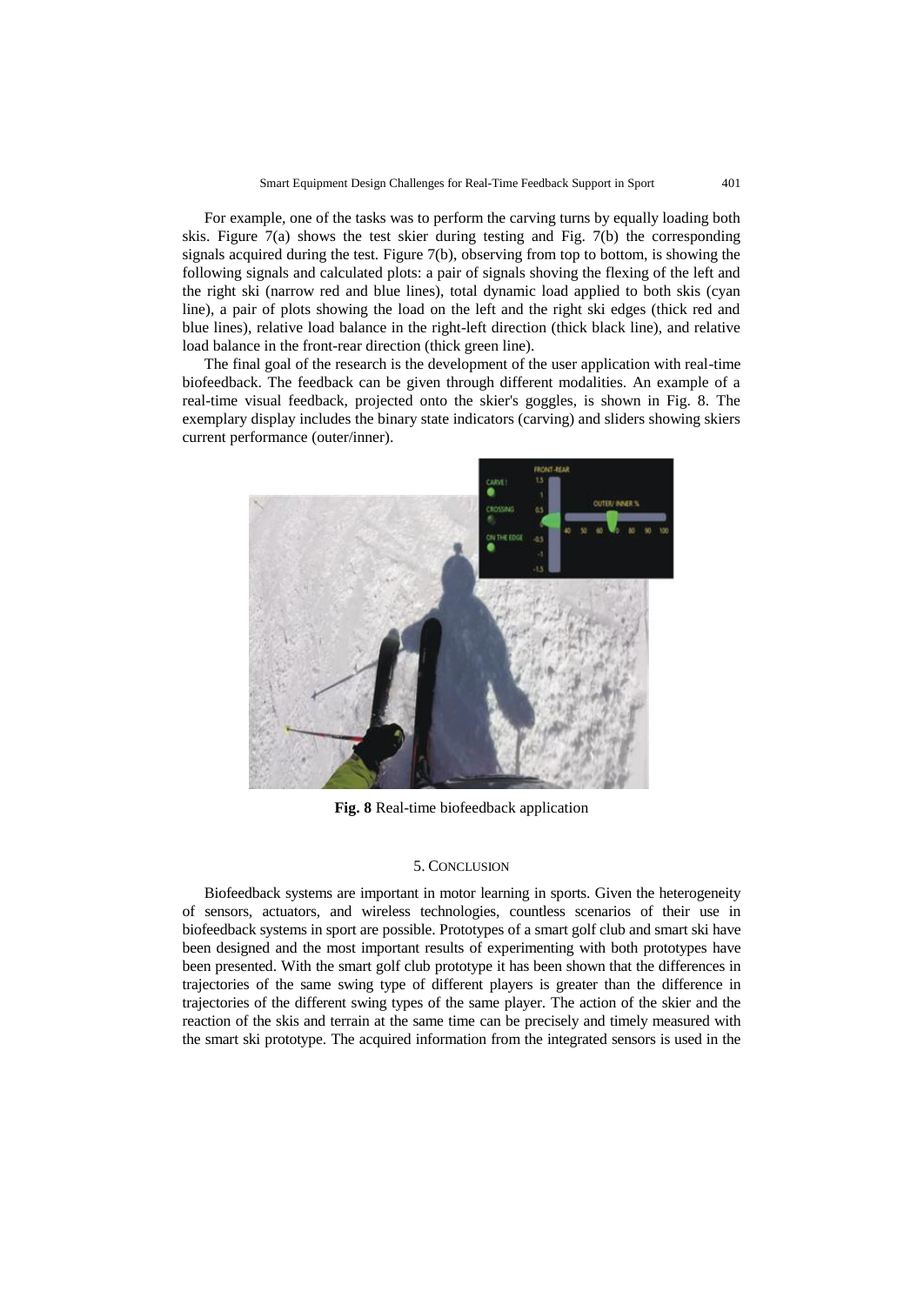testing of ski performance and for ski technique improvement or learning. The developed application allows the ski expert to analyze the performance of the skier based on several measured and calculated parameters. The application is currently capable of recognizing different phases of carving technique and diagnoses typical errors in regard to the load distribution during the steering phase of the turn.

The development of real-time biofeedback system usage concepts and procedures has been started based on the first measurement results. Concepts and procedures include a systematic approach by defining the useful short practice lessons, adapting the precision of real-time biofeedback system to the capabilities of the user (amateur vs. professional), the choice of correct feedback modality, and the appropriate amount of feedback information adapted to the limited perception capabilities of users during training.

With the development of real-time biofeedback systems we have been challenged by communication technologies limitations and limitations of the of-the-shelf sensor devices. It is important to accept that at this time none of the existing wireless technologies can satisfy all possible demands of different real-time biofeedback application scenarios. The main limitation here is the required real-time operation of the biofeedback system that at the same time requires a high bit rate, low delay, and long range. This can be a problem with highly dynamical human motion tracking and also with sport equipment that is usually used for enhancing or extending human motion, such as baseball bat, golf club, skis, ice hockey stick, and many others.

**Acknowledgements**: *This work was supported in part by the Slovenian Research Agency within the research program Algorithms and Optimization Methods in Telecommunications.*

#### **REFERENCES**

- <span id="page-13-0"></span>1. Bilodeau, E. A., Bilodeau, I. M., Alluisi, E.A., 1969, *Principles of skill acquisition*, Academic Press.
- <span id="page-13-1"></span>2. Sigrist, R., Rauter, G., Riener, R., Wolf, P., 2013, *Augmented visual, auditory, haptic, and multimodal feedback*
- *in motor learning: a review*, Psychonomic bulletin & review, 20(1), pp. 21-53.
- <span id="page-13-2"></span>3. Giggins, O.M., Persson, U.M., Caulfield, B., 2013, *Biofeedback in rehabilitation*, Journal of neuroengineering and rehabilitation, 10(1), 60, pp. 1-11.
- <span id="page-13-3"></span>4. Lightman, K., 2016, *Silicon gets sporty*, IEEE Spectrum, 53(3), pp. 48-53.
- <span id="page-13-4"></span>5. Nam, C.N.K., Kang, H.J., Suh, Y.S., 2014, *Golf swing motion tracking using inertial sensors and a stereo camera*, IEEE Transactions on Instrumentation and Measurement, 63(4), pp. 943-952.
- 6. Betzler, N.F., Monk, S.A., Wallace, E.S., Otto, S.R., 2012, *Effects of golf shaft stiffness on strain, clubhead presentation and wrist kinematics*, Sports biomechanics, 11(2), pp. 223-238.
- 7. Ueda, M., Negoro, H., Kurihara Y., Watanabe, K., 2013, *Measurement of angular motion in golf swing by a local sensor at the grip end of a golf club*, IEEE Transactions on Human-Machine Systems, 43(4), pp. 398-404.
- 8. Michahelles, F., Schiele, B., 2005, *Sensing and monitoring professional skiers*, IEEE Pervasive Computing, 4(3), pp. 40-45.
- 9. Kirby, R., 2009, *Development of a real-time performance measurement and feedback system for alpine skiers*, Sports Technology, 2(1-2), pp. 43-52.
- 10. Nakazato, K., Scheiber, P., Müller, E., 2011, *A comparison of ground reaction forces determined by portable force-plate and pressure-insole systems in alpine skiing*, J Sports Sci Med, 10(4), pp. 754-762.
- 11. Nemec, B., Petrič, T., Babič, J., Supej, M., 2014, *Estimation of alpine skier posture using machine learning techniques*, Sensors, 14(10), pp. 18898-18914.
- <span id="page-13-5"></span>12. Yu, G., Jang, Y.J., Kim, J., Kim, J.H., Kim, H.Y., Kim, K., Panday, S.B., 2016, *Potential of IMU sensors in performance analysis of professional alpine skiers*, Sensors, 16(4), 463.
- <span id="page-13-6"></span>13. Umek, A., Tomažič, S., Kos, A, 2015, *Wearable training system with real-time biofeedback and gesture user interface*, Personal and Ubiquitous Computing, 19(7), pp. 989-998.